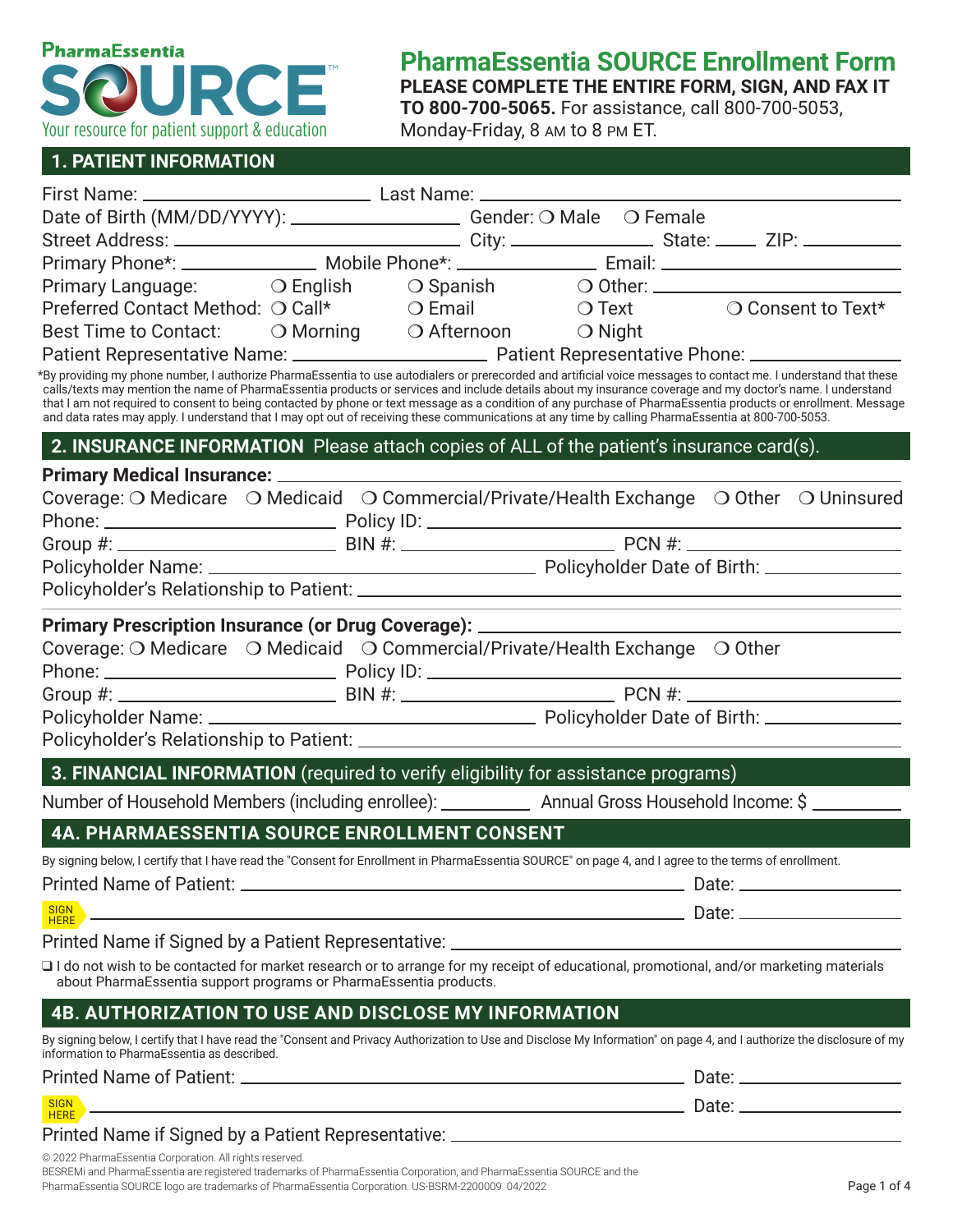| <b>5. PRESCRIBER INFORMATION</b>                                                                |                                                       |
|-------------------------------------------------------------------------------------------------|-------------------------------------------------------|
|                                                                                                 |                                                       |
|                                                                                                 |                                                       |
|                                                                                                 |                                                       |
|                                                                                                 |                                                       |
|                                                                                                 |                                                       |
|                                                                                                 | Best Time to Contact: O Morning O Afternoon O Evening |
| 6. PREFERRED SPECIALTY PHARMACY (selection will be honored if permitted by patient's insurance) |                                                       |
| Choose one of the following specialty pharmacies:                                               |                                                       |

❍ Biologics ❍ Onco360 ❍ No preference

❍ Eligible in-network hospital pharmacy or oncology GPO member IOD (pharmacy name):

### **7. CLINICAL INFORMATION**

❍ Primary *ICD-10* Diagnosis: D45, polycythemia vera (PV) ❍ Other Diagnosis Code: Patient's diagnosis is classified as: ○ Low-risk PV ○ High-risk PV

| <b>PV Therapies to Date</b> |                 |                |                           |                   |                 |                |                           |
|-----------------------------|-----------------|----------------|---------------------------|-------------------|-----------------|----------------|---------------------------|
|                             | <b>Previous</b> | <b>Current</b> | Dose/<br><b>Frequency</b> |                   | <b>Previous</b> | <b>Current</b> | Dose/<br><b>Frequency</b> |
| Aspirin                     | ∩               | O              |                           | <b>PEGINTRON®</b> | ∩               |                |                           |
| Hydroxyurea                 | $\bigcirc$      | $\bigcirc$     |                           | <b>INTRON® A</b>  | ◯               |                |                           |
| <b>JAKAFI®</b>              | ∩               | O              |                           | Phlebotomy        | O               | $\bigcirc$     |                           |
| <b>PEGASYS®</b>             | $\bigcirc$      | O              |                           | None $\bigcirc$   |                 |                |                           |
| Other:                      |                 |                |                           |                   |                 | $\Omega$       |                           |

Other Current Medications:

Please List Any Medication Allergies:



BESREMi and PharmaEssentia are registered trademarks of PharmaEssentia Corporation, and PharmaEssentia SOURCE and the PharmaEssentia SOURCE logo are trademarks of PharmaEssentia Corporation. US-BSRM-2200009 04/2022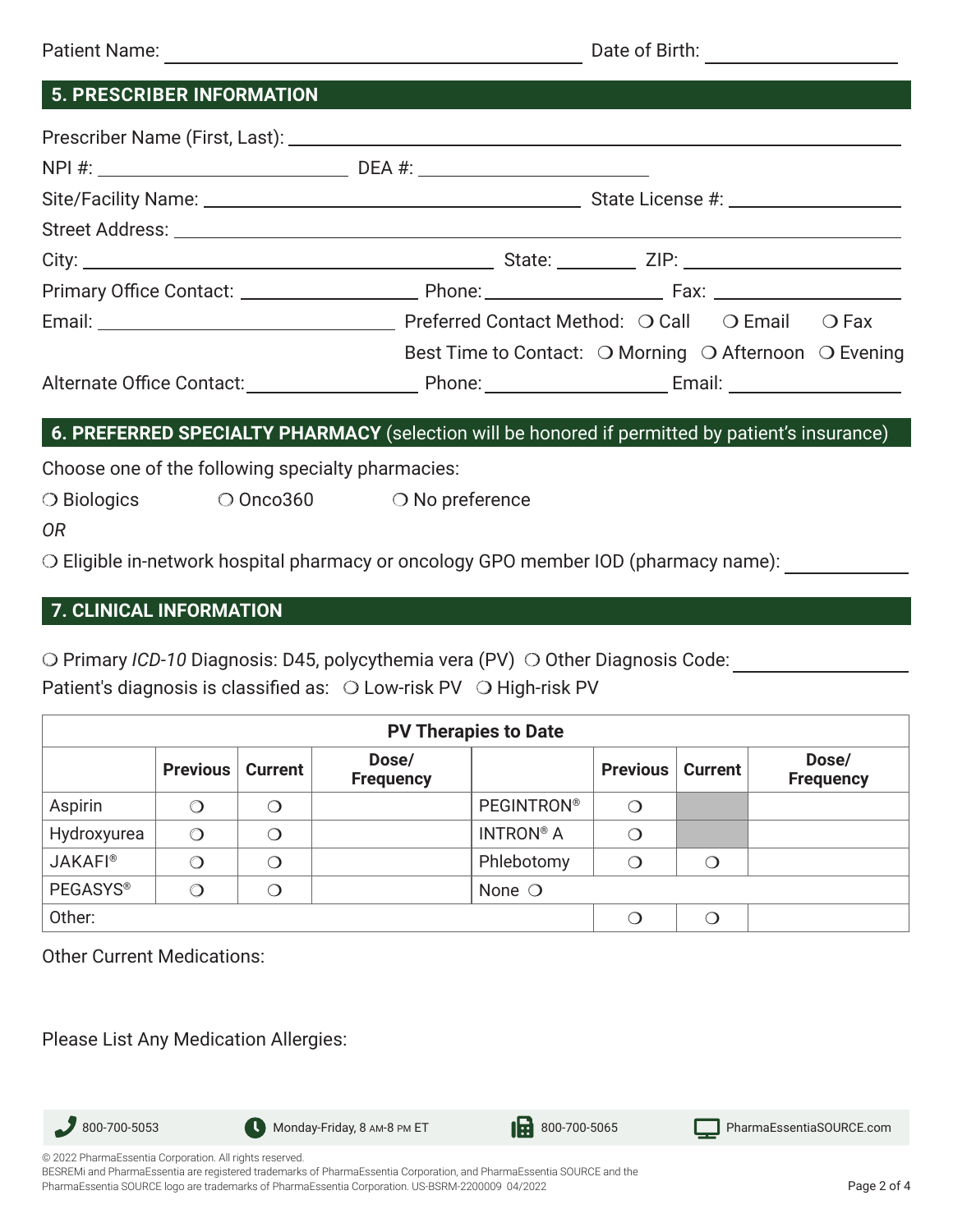### **8. PRESCRIPTION FOR BESREMi®** (ropeginterferon alfa-2b-njft)

| Patient Name: | Date of Birth: |  |
|---------------|----------------|--|
|               |                |  |

| Rx Quantity: 2 Prefilled Syringes (28-Day Supply) and Refills                                                                                                                                                                                                                                                                                                                                                                                                                                                                                                                                                                                                                                                                                                                                                                                                                                                                                                                                                                                                                                                                                                                                                                                                                                                                                               |                                                                                                                                                                                                          |                          |  |  |  |
|-------------------------------------------------------------------------------------------------------------------------------------------------------------------------------------------------------------------------------------------------------------------------------------------------------------------------------------------------------------------------------------------------------------------------------------------------------------------------------------------------------------------------------------------------------------------------------------------------------------------------------------------------------------------------------------------------------------------------------------------------------------------------------------------------------------------------------------------------------------------------------------------------------------------------------------------------------------------------------------------------------------------------------------------------------------------------------------------------------------------------------------------------------------------------------------------------------------------------------------------------------------------------------------------------------------------------------------------------------------|----------------------------------------------------------------------------------------------------------------------------------------------------------------------------------------------------------|--------------------------|--|--|--|
| $\square$ 500 mcg/mL solution for subcutaneous injection in a single-dose prefilled syringe. Refills (mandatory):                                                                                                                                                                                                                                                                                                                                                                                                                                                                                                                                                                                                                                                                                                                                                                                                                                                                                                                                                                                                                                                                                                                                                                                                                                           |                                                                                                                                                                                                          |                          |  |  |  |
| Indicate dosage below (please select one).<br>$\Box$ Inject 100 mcg subcutaneously on first injection. Increase dose by 50 mcg every 2 weeks as directed by                                                                                                                                                                                                                                                                                                                                                                                                                                                                                                                                                                                                                                                                                                                                                                                                                                                                                                                                                                                                                                                                                                                                                                                                 |                                                                                                                                                                                                          |                          |  |  |  |
| physician, up to a maximum dose of 500 mcg.<br><b>OR</b>                                                                                                                                                                                                                                                                                                                                                                                                                                                                                                                                                                                                                                                                                                                                                                                                                                                                                                                                                                                                                                                                                                                                                                                                                                                                                                    |                                                                                                                                                                                                          |                          |  |  |  |
| <b>OR</b>                                                                                                                                                                                                                                                                                                                                                                                                                                                                                                                                                                                                                                                                                                                                                                                                                                                                                                                                                                                                                                                                                                                                                                                                                                                                                                                                                   | $\Box$ For patients transitioning from hydroxyurea, inject 50 mcg subcutaneously on first injection. Increase dose by 50<br>mcg every 2 weeks as directed by physician, up to a maximum dose of 500 mcg. |                          |  |  |  |
|                                                                                                                                                                                                                                                                                                                                                                                                                                                                                                                                                                                                                                                                                                                                                                                                                                                                                                                                                                                                                                                                                                                                                                                                                                                                                                                                                             |                                                                                                                                                                                                          |                          |  |  |  |
| Provider Signature: <b>READ ARTICLE 2008</b> 2010 12:00 Provider Signature: <b>READ ARTICLE 2010</b> 2010: 2010: 2010: 2010                                                                                                                                                                                                                                                                                                                                                                                                                                                                                                                                                                                                                                                                                                                                                                                                                                                                                                                                                                                                                                                                                                                                                                                                                                 |                                                                                                                                                                                                          |                          |  |  |  |
|                                                                                                                                                                                                                                                                                                                                                                                                                                                                                                                                                                                                                                                                                                                                                                                                                                                                                                                                                                                                                                                                                                                                                                                                                                                                                                                                                             |                                                                                                                                                                                                          |                          |  |  |  |
| Dispense as written. No stamps please.                                                                                                                                                                                                                                                                                                                                                                                                                                                                                                                                                                                                                                                                                                                                                                                                                                                                                                                                                                                                                                                                                                                                                                                                                                                                                                                      |                                                                                                                                                                                                          |                          |  |  |  |
|                                                                                                                                                                                                                                                                                                                                                                                                                                                                                                                                                                                                                                                                                                                                                                                                                                                                                                                                                                                                                                                                                                                                                                                                                                                                                                                                                             |                                                                                                                                                                                                          |                          |  |  |  |
| TEMPORARY SUPPLY Rx-QUICK START OR BRIDGE (IN EVENT OF INSURER DELAY)<br>Rx Quantity: 1 Prefilled Syringe (14-Day Supply)                                                                                                                                                                                                                                                                                                                                                                                                                                                                                                                                                                                                                                                                                                                                                                                                                                                                                                                                                                                                                                                                                                                                                                                                                                   |                                                                                                                                                                                                          |                          |  |  |  |
| □ 500 mcg/mL solution for subcutaneous injection in a single-dose prefilled syringe (1 per package). Refills: 3                                                                                                                                                                                                                                                                                                                                                                                                                                                                                                                                                                                                                                                                                                                                                                                                                                                                                                                                                                                                                                                                                                                                                                                                                                             |                                                                                                                                                                                                          |                          |  |  |  |
| Indicate dosage below (please select one).                                                                                                                                                                                                                                                                                                                                                                                                                                                                                                                                                                                                                                                                                                                                                                                                                                                                                                                                                                                                                                                                                                                                                                                                                                                                                                                  |                                                                                                                                                                                                          |                          |  |  |  |
| $\Box$ Inject 100 mcg subcutaneously on first injection. Increase dose by 50 mcg every 2 weeks as directed by<br>physician, up to a maximum dose of 500 mcg.<br><b>OR</b>                                                                                                                                                                                                                                                                                                                                                                                                                                                                                                                                                                                                                                                                                                                                                                                                                                                                                                                                                                                                                                                                                                                                                                                   |                                                                                                                                                                                                          |                          |  |  |  |
| $\Box$ For patients transitioning from hydroxyurea, inject 50 mcg subcutaneously on first injection. Increase dose by 50<br>mcg every 2 weeks as directed by physician, up to a maximum dose of 500 mcg.                                                                                                                                                                                                                                                                                                                                                                                                                                                                                                                                                                                                                                                                                                                                                                                                                                                                                                                                                                                                                                                                                                                                                    |                                                                                                                                                                                                          |                          |  |  |  |
| <b>OR</b>                                                                                                                                                                                                                                                                                                                                                                                                                                                                                                                                                                                                                                                                                                                                                                                                                                                                                                                                                                                                                                                                                                                                                                                                                                                                                                                                                   |                                                                                                                                                                                                          |                          |  |  |  |
|                                                                                                                                                                                                                                                                                                                                                                                                                                                                                                                                                                                                                                                                                                                                                                                                                                                                                                                                                                                                                                                                                                                                                                                                                                                                                                                                                             |                                                                                                                                                                                                          |                          |  |  |  |
| In the event of delays in insurance coverage investigations, patients with insurance may receive 2-week<br>supplies of BESREMi for up to 2 months. Patients must have a prescription and must not seek reimbursement<br>or credit for this prescription from any insurer, health plan, or provider.                                                                                                                                                                                                                                                                                                                                                                                                                                                                                                                                                                                                                                                                                                                                                                                                                                                                                                                                                                                                                                                         |                                                                                                                                                                                                          |                          |  |  |  |
| By signing below, I certify that I understand the PharmaEssentia SOURCE™ program terms and agree that I shall not<br>seek reimbursement for BESREMi dispensed through the PharmaEssentia SOURCE program.                                                                                                                                                                                                                                                                                                                                                                                                                                                                                                                                                                                                                                                                                                                                                                                                                                                                                                                                                                                                                                                                                                                                                    |                                                                                                                                                                                                          |                          |  |  |  |
| Provider Signature: REP PRODUCED AT A REPORT OF THE REPORT OF THE REPORT OF THE REPORT OF THE REPORT OF THE RE                                                                                                                                                                                                                                                                                                                                                                                                                                                                                                                                                                                                                                                                                                                                                                                                                                                                                                                                                                                                                                                                                                                                                                                                                                              |                                                                                                                                                                                                          |                          |  |  |  |
|                                                                                                                                                                                                                                                                                                                                                                                                                                                                                                                                                                                                                                                                                                                                                                                                                                                                                                                                                                                                                                                                                                                                                                                                                                                                                                                                                             |                                                                                                                                                                                                          |                          |  |  |  |
| Dispense as written. No stamps please.                                                                                                                                                                                                                                                                                                                                                                                                                                                                                                                                                                                                                                                                                                                                                                                                                                                                                                                                                                                                                                                                                                                                                                                                                                                                                                                      |                                                                                                                                                                                                          |                          |  |  |  |
| All, please note: My signature certifies that the person named on this form is my patient, the information provided, to the best of my knowledge,<br>is complete and accurate, and that therapy with BESREMi is medically necessary. I certify that I have obtained my patient's written authorization in<br>accordance with all applicable state and federal laws to release the individually identifiable health information included on this form to PharmaEssentia<br>SOURCE and I understand that the information that I provide on this form will be used by the program for the purposes of verifying my patient's insurance<br>coverage and eligibility, coordinating the dispensing of my patient's prescription medicine, and introducing PharmaEssentia SOURCE support services to<br>my patient, including contacting my patient for these purposes. I authorize PharmaEssentia SOURCE to transmit the above prescription for BESREMi to the<br>appropriate specialty pharmacy on behalf of my patient. I understand that I am under no obligation to prescribe any PharmaEssentia products and that I<br>have not received nor will I receive any benefit from PharmaEssentia for doing so. I will not seek reimbursement from any third-party payer or government<br>entity for any product provided free of charge by PharmaEssentia SOURCE. |                                                                                                                                                                                                          |                          |  |  |  |
| Special Note: Prescribers in all states must follow applicable laws for a valid prescription. For prescribers in states with official prescription form<br>requirements, please submit an actual prescription along with this enrollment form.                                                                                                                                                                                                                                                                                                                                                                                                                                                                                                                                                                                                                                                                                                                                                                                                                                                                                                                                                                                                                                                                                                              |                                                                                                                                                                                                          |                          |  |  |  |
| $800 - 700 - 5053$<br>Monday-Friday, 8 AM-8 PM ET                                                                                                                                                                                                                                                                                                                                                                                                                                                                                                                                                                                                                                                                                                                                                                                                                                                                                                                                                                                                                                                                                                                                                                                                                                                                                                           | $\mathbf{R}$ 800-700-5065                                                                                                                                                                                | PharmaEssentiaSOURCE.com |  |  |  |

© 2022 PharmaEssentia Corporation. All rights reserved.

BESREMi and PharmaEssentia are registered trademarks of PharmaEssentia Corporation, and PharmaEssentia SOURCE and the PharmaEssentia SOURCE logo are trademarks of PharmaEssentia Corporation. US-BSRM-2200009 04/2022